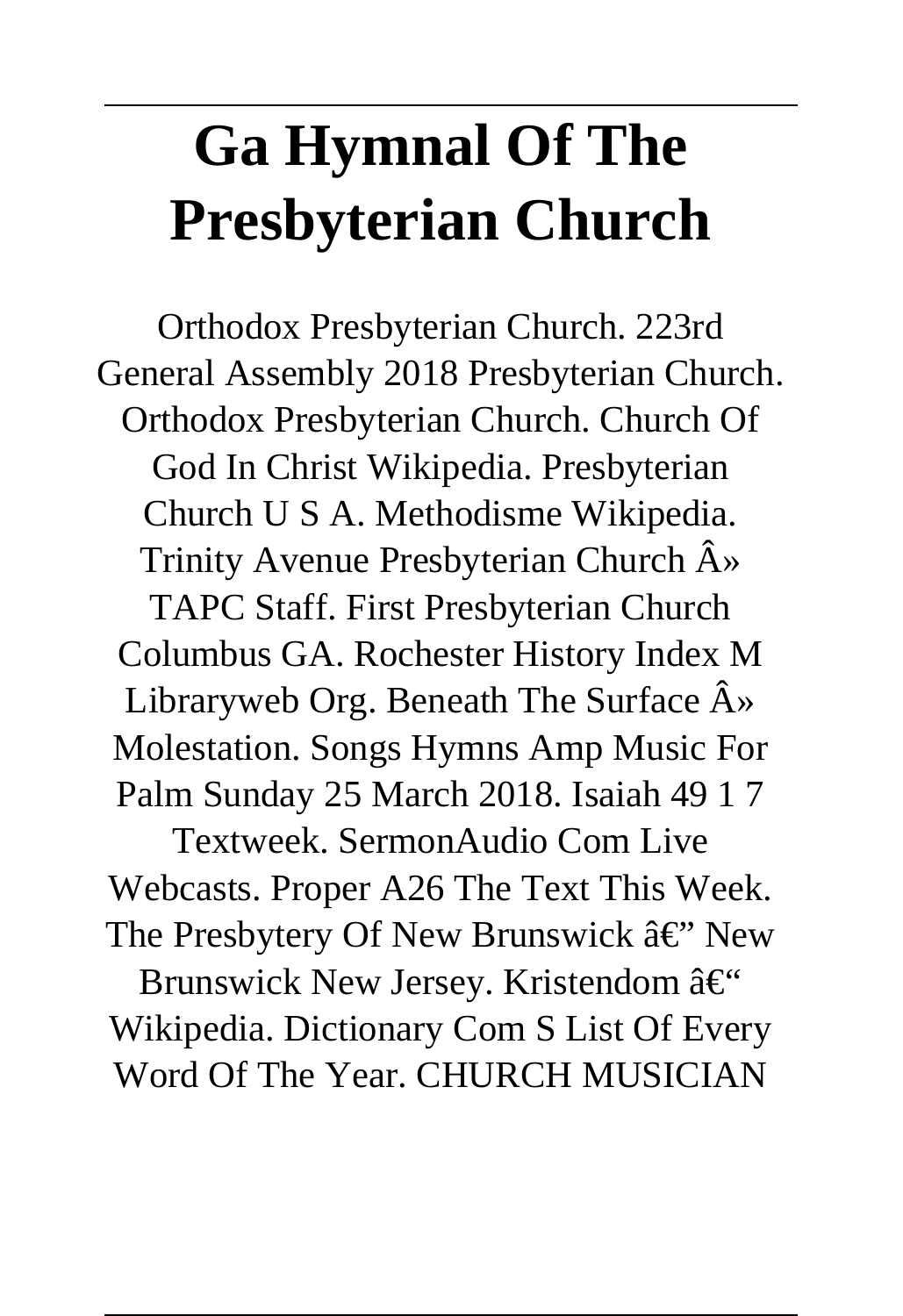NETWORK Church Jobs Organist Jobs Keyboardist. CHURCH MUSICIAN NETWORK Church Jobs Organist Jobs. Heritage Presbyterian Church SermonAudio Com. Directory Ave Maria University. Intrepid Lutherans Differences Between Reformed And. Het Orgel Internetmagazine Over Europese Orgelkunst New. Our Pastors Directors And Staff Bayside Presbyterian Church. Obituaries THE SWARTHMOREAN

#### **Orthodox Presbyterian Church**

May 2nd, 2018 - Report of the Committee on Women in the Military

and in Combat Presented to the Sixty eighth 2001 General Assembly

of the Orthodox Presbyterian Church'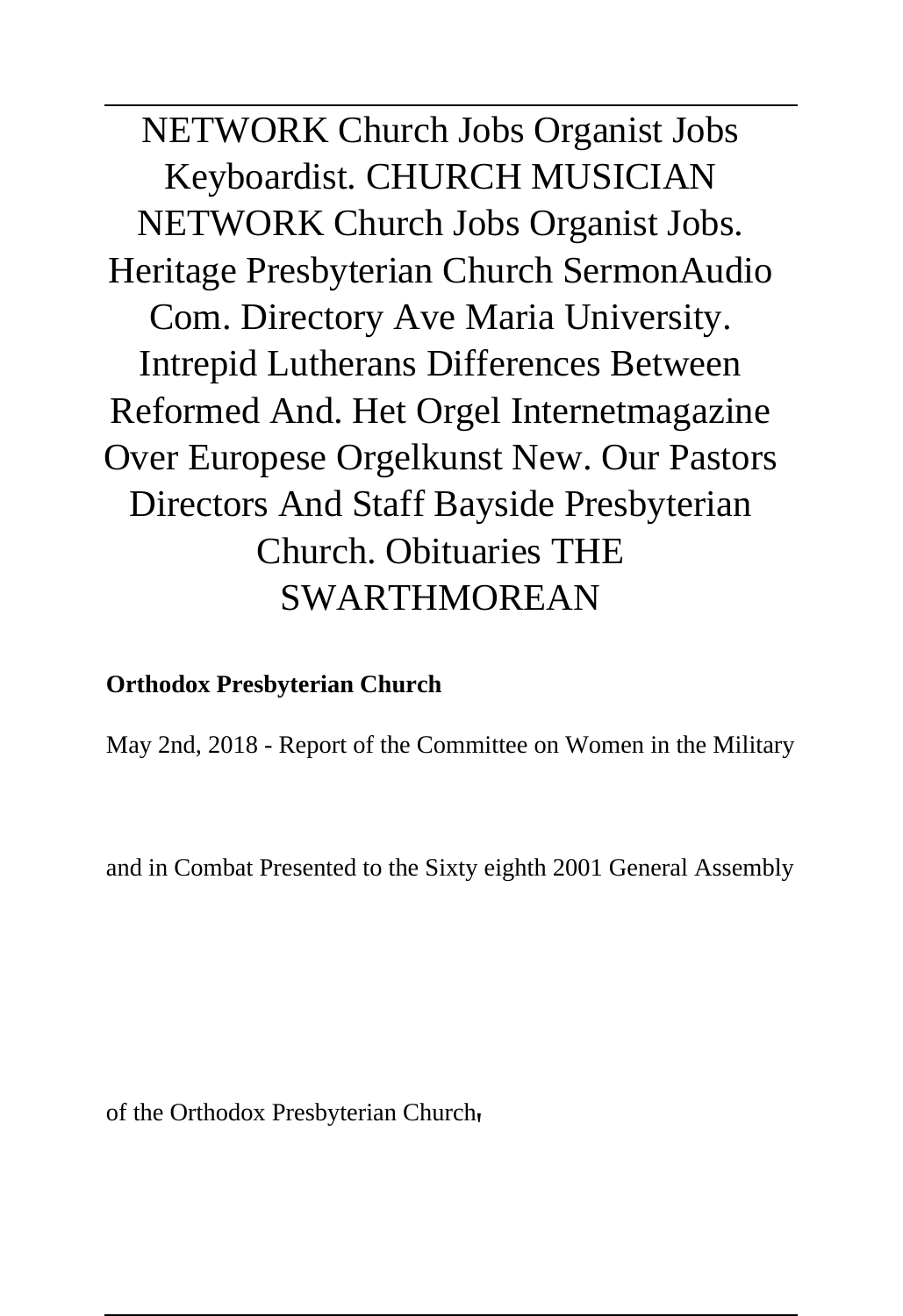# '**223rd General Assembly 2018 Presbyterian Church**

August 3rd, 2017 - Home Resources Publications and periodicals Proposed Docket 223rd General Assembly 2018 UPDATED February 21 2018 The 223rd General Assembly will convene with worship at 11 00 a m on Saturday June 16 and adjourn no later than noon on Saturday June 23' '**Orthodox Presbyterian Church May 11th, 2018 - If a state is not listed the OPC currently has no works there Check nearby states as some congregations near state lines may serve more than one state**''**church of god in christ wikipedia** may 10th, 2018 - the church of god in christ was formed in 1897 by a group of disfellowshipped baptists most notably charles price jones  $1865\hat{a} \in$ "1949 and charles harrison mason 1864–1961' '**Presbyterian Church U S A**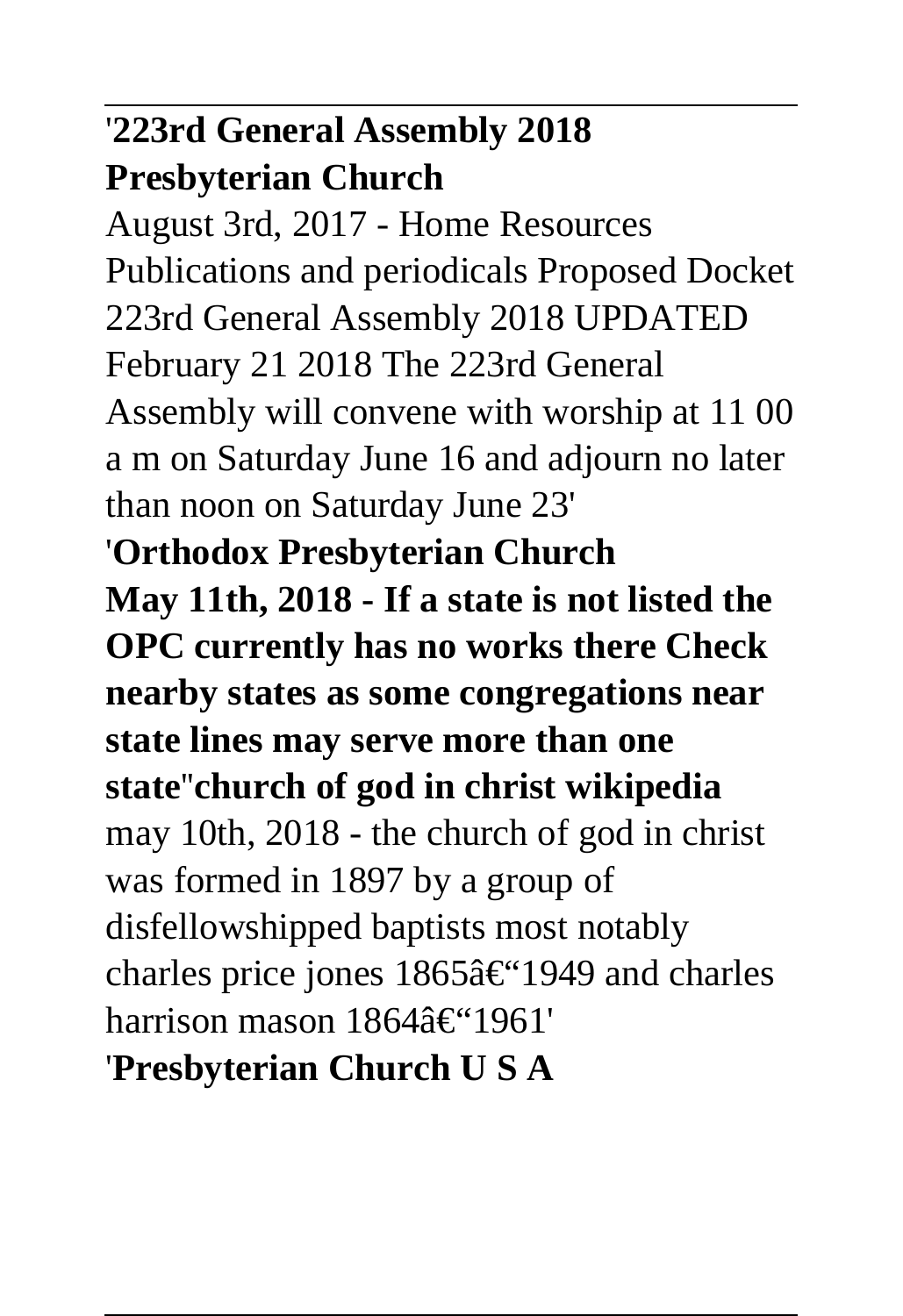# **May 11th, 2018 - The Presbyterian Church U S A Has More Than 1 7 Million Members In More Than 10 000 Congregations And Worshiping Communities Answering Christ S Call To Mission And Ministry Throughout The United States And The World**'

'**METHODISME WIKIPEDIA** MAY 10TH, 2018 - HET METHODISME IS EEN STROMING IN HET PROTESTANTISME EN VINDT ZIJN OORSPRONG IN DE 18E EEUW HET IS DE RESULTANTE VAN EEN TOENMALIGE OPWEKKINGSBEWEGING MET PIīTISTISCHE TREKKEN DIE ZIJN START HAD IN HET JAAR 1738 IN DE KERK VAN ENGELAND DE ANGLICAANSE KERK''**Trinity Avenue Presbyterian Church A» TAPC Staff**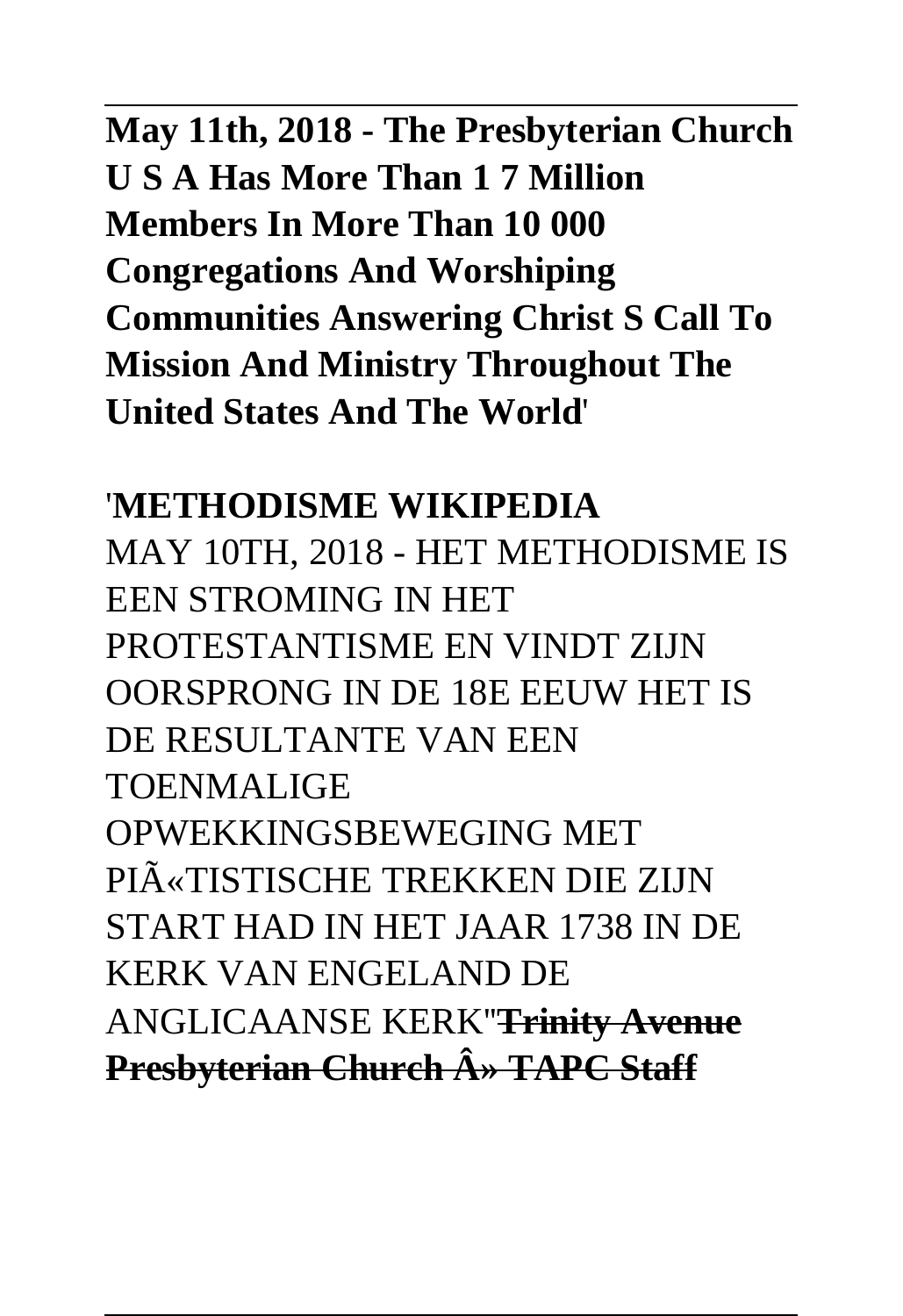May 8th, 2018 TAPC Staff Katie Crowe Senior Pastor kcrowe trinityave org Originally from the tundra of Stevens Point WI Katie was raised in Alpharetta GA where she and her parents became charter members of a new church development Alpharetta Presbyterian Church'

### '**First Presbyterian Church Columbus GA**

May 10th, 2018 - First Presbyterian Church In Uptown Columbus Serving Columbus Fort Benning Harris County And Surrounding Areas Worship Ministries And Small Groups'

'**ROCHESTER HISTORY INDEX M LIBRARYWEB ORG** MAY 8TH, 2018 - ROCHESTER HISTORY IS A JOURNAL THAT COVERS THE HISTORY OF ROCHESTER AND WESTERN NEW YORK ALL ARTICLES FROM 1939 TO THE

PRESENT ARE AVAILABLE ONLINE'

### '**BENEATH THE SURFACE » MOLESTATION**

MAY 4TH, 2018 - PEOPLE MAKE A LOT OF NOISE ABOUT THE CATHOLIC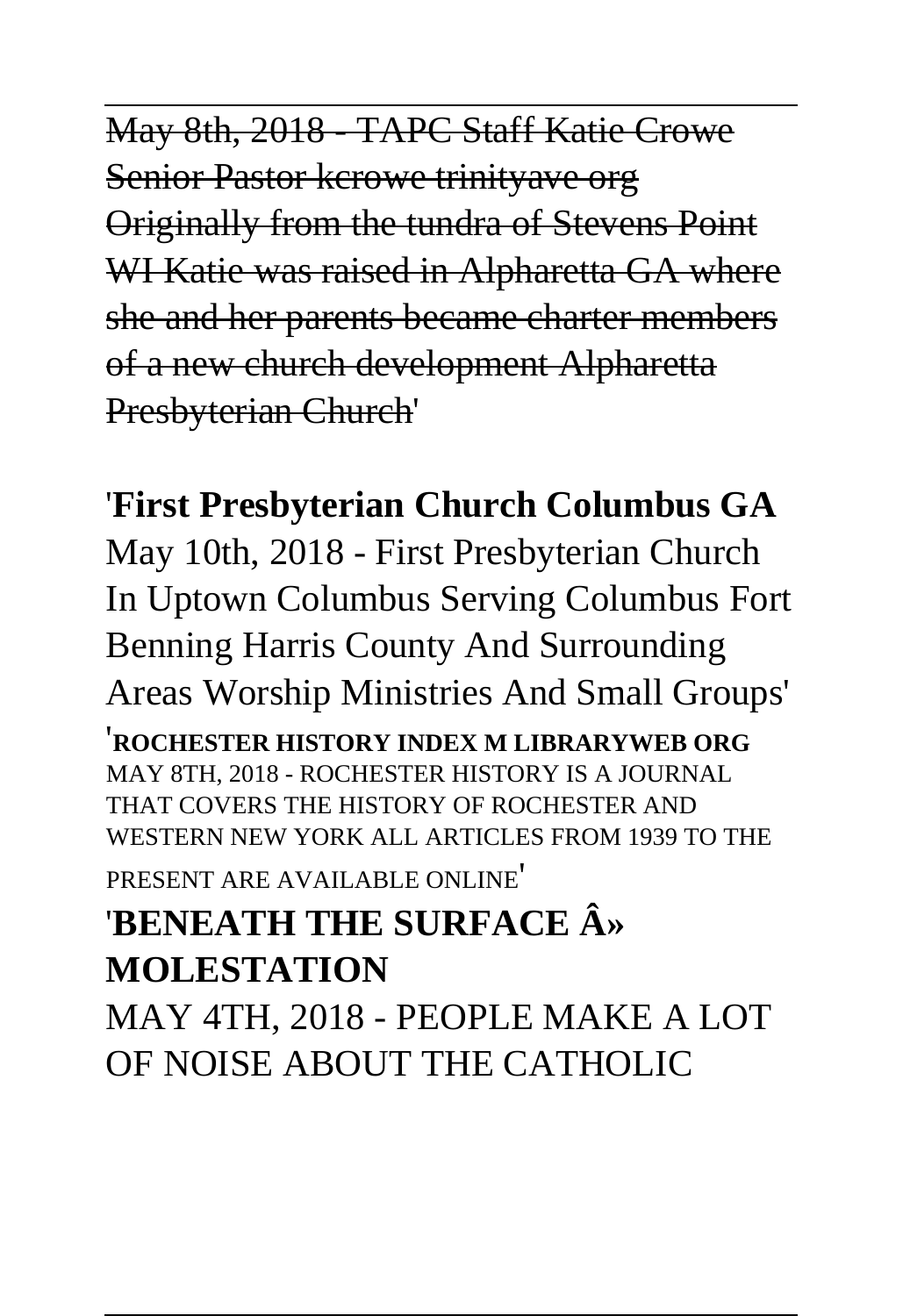## CHURCH AND ITS SEX SCANDALS AS THEY RIGHTLY SHOULD FOR SUCH ABOMINABLE BEHAVIOR BUT THERE IS A QUIET OUTRAGE THAT IS HAPPENING RIGHT UNDER OUR NOSES ON THE OTHER SIDE OF THE AISLE WITH PROTESTANTS''**Songs Hymns amp Music for Palm Sunday 25 March 2018** May 10th, 2018 - Lectionary Singer Natalie Sims Melbourne

Australia I am a small l liberal small o orthodox small p progressive

big C Christian laywoman who started voluntarily suggesting songs

for her congregation Brunswick Uniting Church each week'

'**isaiah 49 1 7 textweek**

may 10th, 2018 - isaiah 49 1 7 with thanks to page sponsor 2014 rev leslie daniels williamstown umc mccaysville ga reading the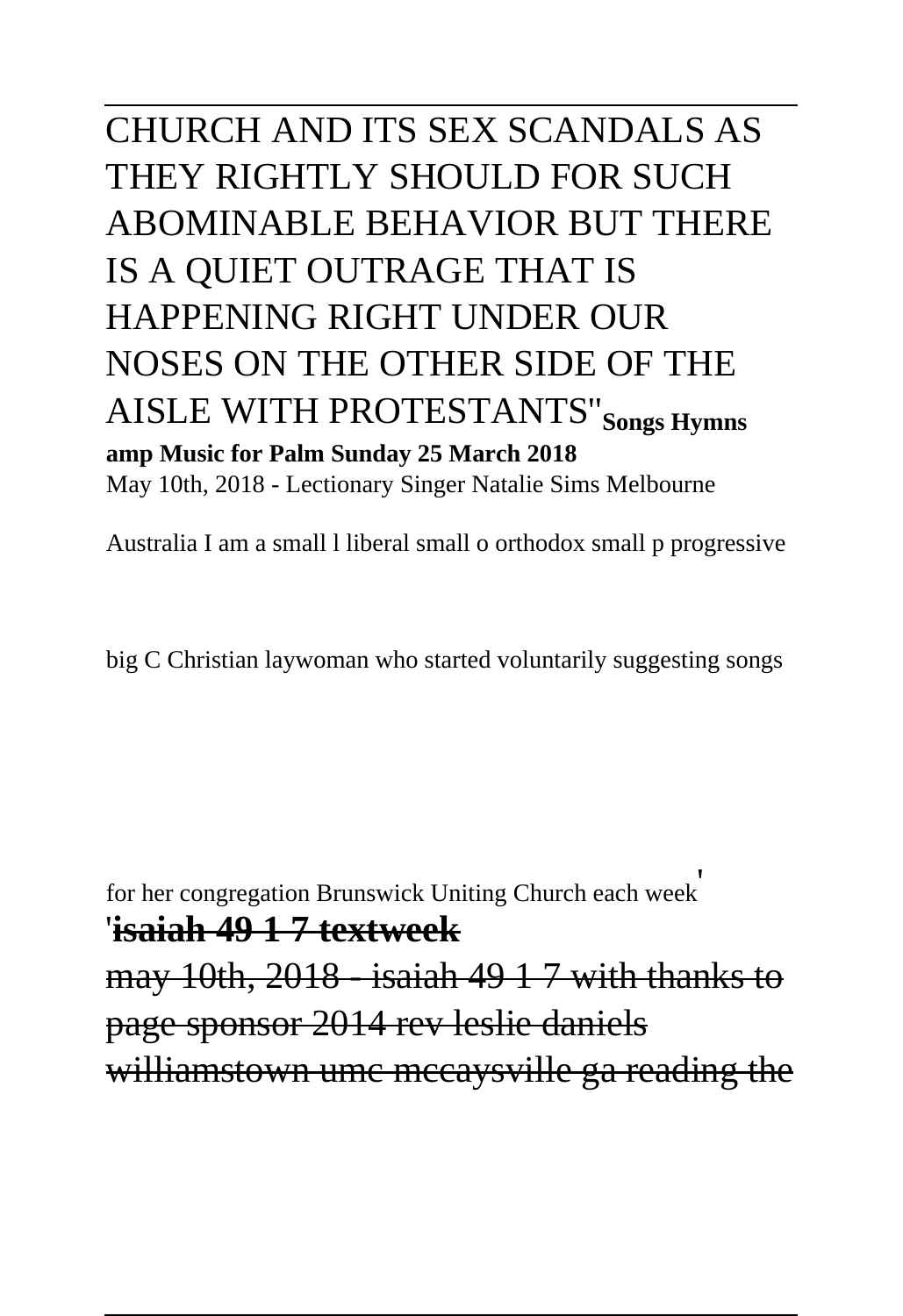# text nrsv with link to anglicized nrsv at oremus bible browser''**SermonAudio com Live**

#### **Webcasts**

May 10th, 2018 - Event Oct 19 21 2018 2018 Springfield Bible

Conference Thy Word is Truth October 19 21 2018 Conference

Faith Bible Church'

### '**proper a26 the text this week**

may 10th, 2018 - proper 26a ordinary 31a pentecost 22 november 5

2017 reformation day links all saints day links all souls day links

with thanks to page sponsor 2017 st francis episcopal church macon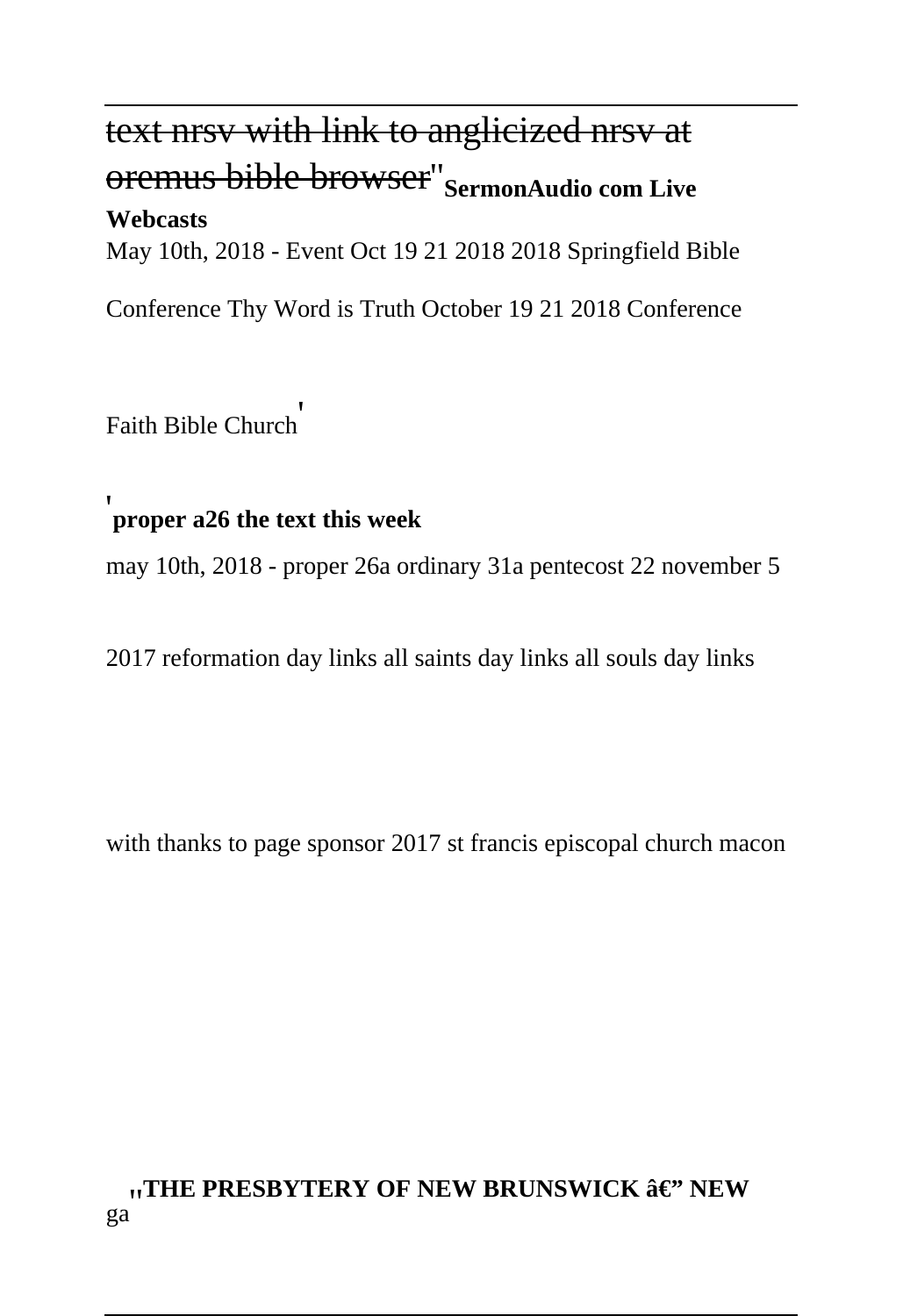#### **BRUNSWICK NEW JERSEY**

#### MAY 9TH, 2018 - OUR HISTORIC PRESBYTERY WAS

ORGANIZED IN 1738 AND HAS BEEN A VIBRANT MEMBER

#### OF THE PRESBYTERIAN FAMILY FOR MORE THAN TWO

CENTURIES OUR OLDEST ORGANIZED CHURCH WAS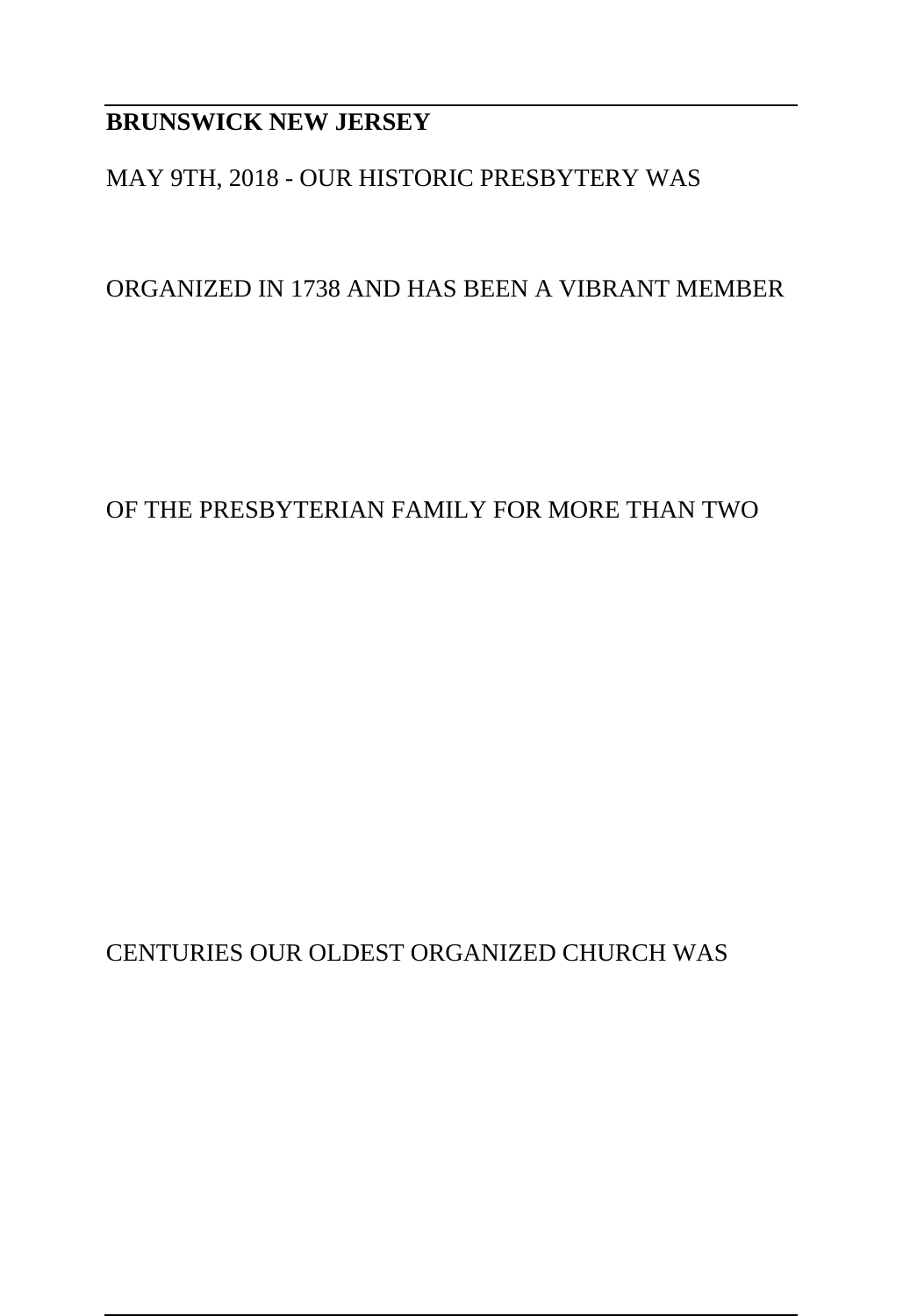### 'Kristendom – Wikipedia

**May 10th, 2018 - Kristendom grekiska ΧÏ•Î<sup>1</sup>ÏfÏ..Î<sup>1</sup>ανÎ<sup>1</sup>ÏfμÏŒÏ, frÃ¥n ordet XÏ**·Î<sup>*'*</sup>**Ï***f***Ï**,,ÏŒΪ, ChristÂ<sup>3</sup>s Kristus som ¤r **det grekiska ordet för det hebreiska Messias är den största religionen i världen med omkring 2 18 miljarder anhängare runt 2010 1**''*Dictionary com s List of Every Word of the Year November 28th, 2017 - A list of every Word of the Year selection released by Dictionary com Dictionary com s first Word of the Year was chosen in 2010*''**CHURCH MUSICIAN NETWORK Church Jobs Organist Jobs Keyboardist**

May 11th, 2018 - Where Musicians find Churches and Churches

find Musicians Church Organist Jobs Church Keyboardist Praise and

Worship Leader''**CHURCH MUSICIAN NETWORK Church**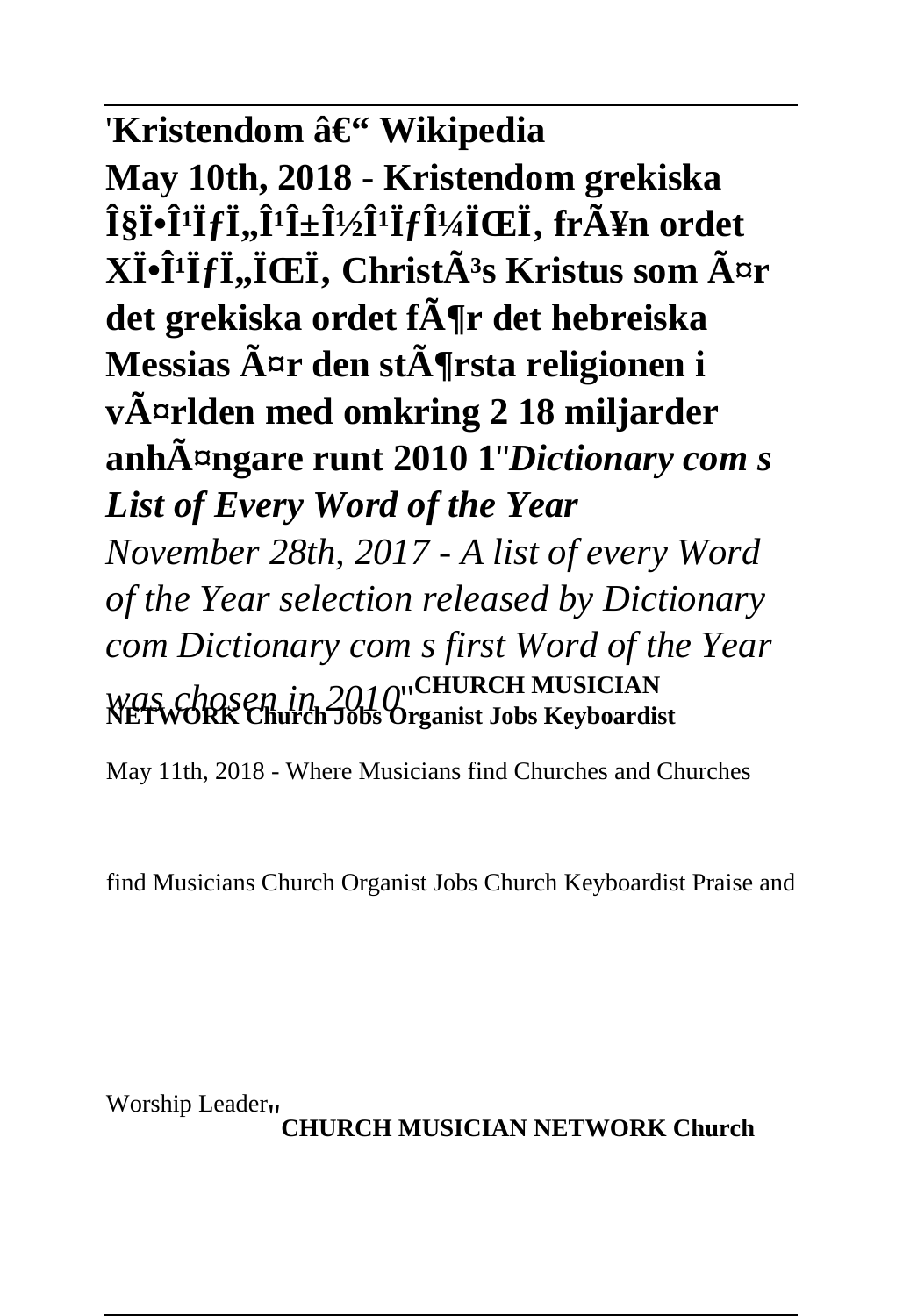#### **Jobs Organist Jobs**

May 6th, 2018 - Where Musicians Find Churches And Churches

Find Musicians Church Organist Jobs Church Keyboardist Praise

And Worship Leader'

# '**heritage presbyterian church sermonaudio com**

may 7th, 2018 - sermonaudio com heritage presbyterian church heritage presbyterian church currently meeting at 1479 ventura dr cumming ga 30040'

### '**Directory Ave Maria University**

May 11th, 2018 - Ave Maria University Is A Private Catholic University Located In Southwest Florida Offering 33 Majors And 24 Minors Ave Provides An Excellent And Affordable Education'

'**Intrepid Lutherans Differences Between Reformed And**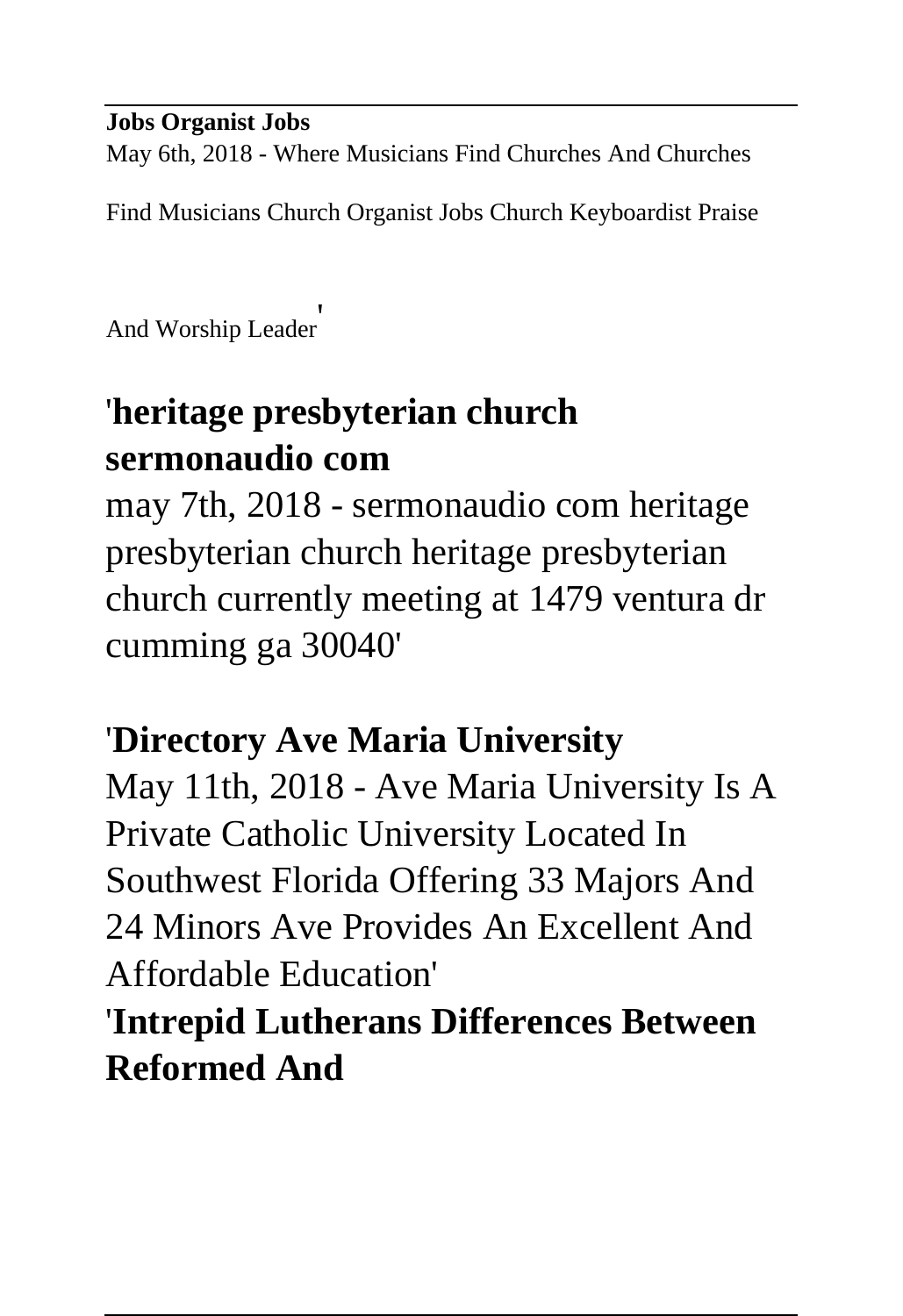# May 7th, 2018 - The Following Is A Response To A Commenter Who Asked Regarding The Differences Between Reformed And Lutheran Theology The Following Response Was A Little Too Long To Post As A Comment'

#### '**HET ORGEL INTERNETMAGAZINE OVER EUROPESE ORGELKUNST NEW**

MAY 9TH, 2018 - 7 MAY 2018 LINKS FROM WEBMASTER

RICHARD J CLARK USA HTTP WWW RJCCECILIAMUSIC

COM MANCHESTER NH SAINT JOSEPH CATHEDRAL USA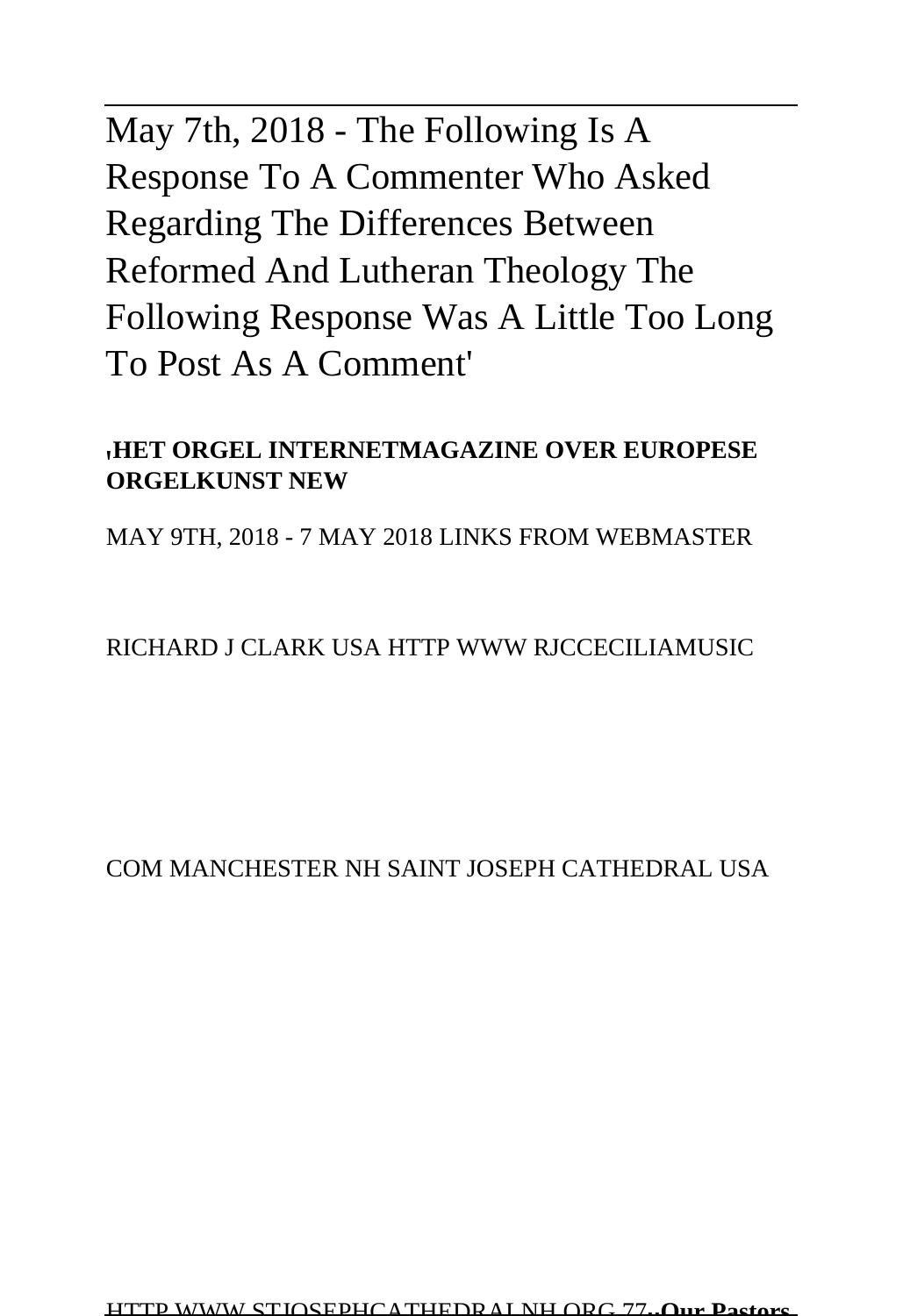#### **Directors and Staff Bayside Presbyterian church**

May 9th, 2018 - year as Youth Director and First Presbyterian

Church of Northville just over four years as Associate Pastor While

in Detroit Presbytery Emma had the pleasure of serving on the

Committee of Preparations for Ministry''**Obituaries THE SWARTHMOREAN May 8th, 2018 - DEATH NOTICE**